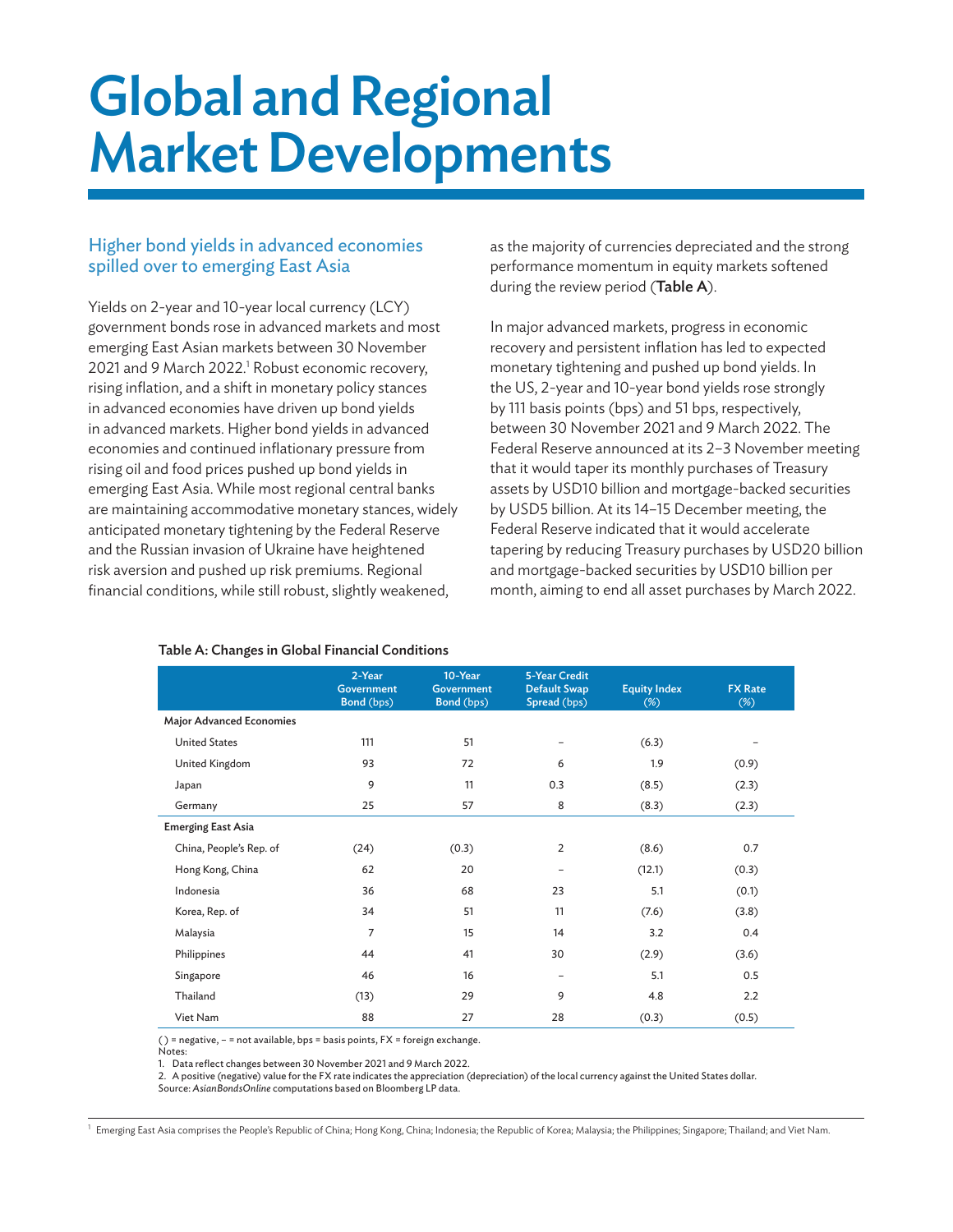In its December projections, the Federal Reserve revised upward its 2022 forecasts for gross domestic product (GDP) growth and Personal Consumption Expenditures inflation to 4.0% and 2.6%, respectively, from its September forecasts of 3.8% and 2.2%. Per the dot plot released after the December Federal Open Market Committee meeting, the federal funds rate was projected to rise by 75 bps in 2022.

During it's 25–26 January meeting, the Federal Reserve affirmed that its asset purchase program would end in March and acknowledged that high inflation, continued economic recovery, and a strong labor market warranted an increase in the federal funds target range "soon." Nonfarm payroll additions in February rose to 678,000 from 481,000 in January and 588,000 in December. The unemployment rate also declined to 3.8% in February, an improvement from 4.0% in January and 3.9% in December. The Federal Reserve raised the federal funds rate by 25 bps at its 15–16 March meeting. Projections indicate a total of 175 bps rate hike in 2022 and 2023.

Continued economic growth and mounting inflation also led to Asset Purchase Programme (APP) adjustments by the European Central Bank (ECB). The euro area's GDP expanded 4.6% year-on-year (y-o-y) in the fourth quarter of 2021, up from 4.0% y-o-y in the third quarter. During its 10 March meeting, the ECB noted the euro area's economic growth and rising inflation. The ECB updated its GDP forecasts for 2021, 2022, and 2023 to 5.4%, 3.7%, and 2.8%, respectively, compared with December forecasts of 5.1%, 4.2%, and 2.9%. The ECB also raised its inflation forecasts for 2021, 2022, and 2023 to 2.6%, 5.1%, and 2.1%, respectively, from 2.6%, 3.2%, and 1.8%. Similar to the Federal Reserve, the ECB announced that bond purchases under the Pandemic Emergency Purchase Programme would end in March. During its 16 December meeting, the ECB said that following the end of such purchases, the ECB will temporarily increase bond purchases under its conventional APP from the current monthly pace of EUR20 billion to EUR40 billion in the second quarter of 2022 and to EUR30 billion in the third quarter. However, uncertainty related to the Russian invasion of Ukraine might influence these adjustments. At its 10 March meeting, the ECB accelerated its tapering of the APP, announcing monthly net purchases amounting to EUR40 billion in April, EUR30 billion in May, and EUR20 billion in June. If the data support it, the ECB might conclude net purchases in the third quarter of 2022.

At its 18 January meeting, the Bank of Japan (BOJ) revised its 2022 GDP growth and inflation forecasts upward to 3.8% and 1.1%, respectively, from previous forecasts of 2.9% and 0.9% made in October. The BOJ's monetary policy was largely left unchanged, with the short-term policy rate target maintained at –0.1%; the 10-year Japan Government Bond yield target held at zero; and the current purchase of government bonds, corporate bonds, and commercial paper unchanged. The BOJ expects its policy rates to remain either at or below current levels, but affirmed that it would end monthly asset purchases of corporate bonds and commercial paper in March.

While most regional central banks maintained easy monetary stances amid modest inflation, the Bank of Korea and Monetary Authority of Singapore began tightening their respective monetary policies due to inflationary pressure. Many regional central banks also reduced their LCY bond purchases in 2021 as economic activities gradually recovered (Figure A). Tracking rising bond yields in major advanced markets and rising inflation in the region, 2-year and 10-year bond yields rose in almost all emerging East Asian markets between 30 November and 9 March (Figure B).

Indonesia and the Philippines witnessed relatively large increases in 10-year bond yields of 68 bps and 41 bps,





GDP = gross domestic product.

Notes: 1. Central bank purchases as a share to GDP was computed based on December 2021 GDP.

2. For Indonesia, data for 2022 cover the period 1 January to 18 February. 3. For Malaysia, data for 2022 cover the period 1 January to 31 January.

Sources: CEIC Data Company, Haver Analytics, and various local sources.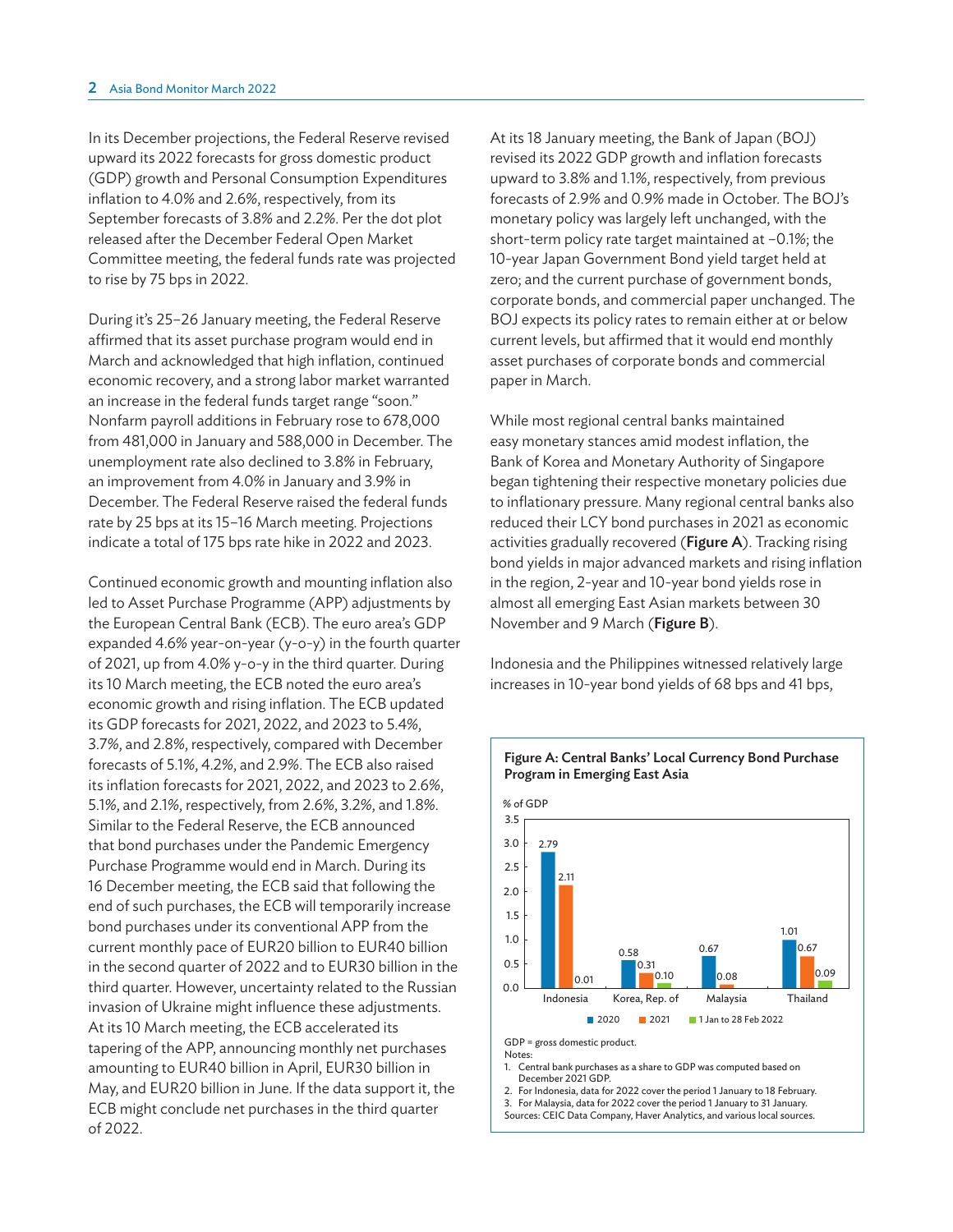

respectively, amid subdued investment sentiment due to the Russian invasion of Ukraine, continued inflationary pressure, and the Federal Reserve's tapering and expected rate hikes. The Republic of Korea also recorded a large rise in 10-year bond yields of 51 bps, partly because the Bank of Korea continued raising its policy rate—by 25 bps on both 25 November 2021 and 14 January 2022. For short-term bonds, Viet Nam's 2-year yield recorded the largest rise in the region at 88 bps on increased financing demand and subdued investment sentiment given the rapid increase in local coronavirus disease (COVID-19) cases in February. This was followed by Hong Kong, China, where the 2-year yield jumped 62 bps during the review period amid rising local COVID-19 cases (Figure C).

The People's Republic of China (PRC) was the sole market in emerging East Asia that saw a decline in both its 2-year and 10-year bond yields. The decline in yields followed monetary easing by the People's Bank of China, which reduced the reserve requirement ratio by 50 bps on 6 December and further lowered the 1-year medium-term lending facility rate by 10 bps on 16 January in response to growth moderation. The PRC's GDP growth slowed to 4.0% y-o-y in the fourth quarter of 2021 from 4.9% y-o-y in the third quarter and 7.9% y-o-y in the second quarter. In December, the Asian Development Bank downgraded







its forecast for the PRC's GDP growth in full-year 2022 to 5.3% from 5.5% in September.

Strong economic recovery and expected monetary tightening in the US pushed up regional risk premiums in 2021. Risk premiums edged up further at the end of February following the Russian invasion of Ukraine (Figure D). Nevertheless, modest inflation and the gradual pace of recovery in emerging East Asia has allowed regional central banks to maintain their current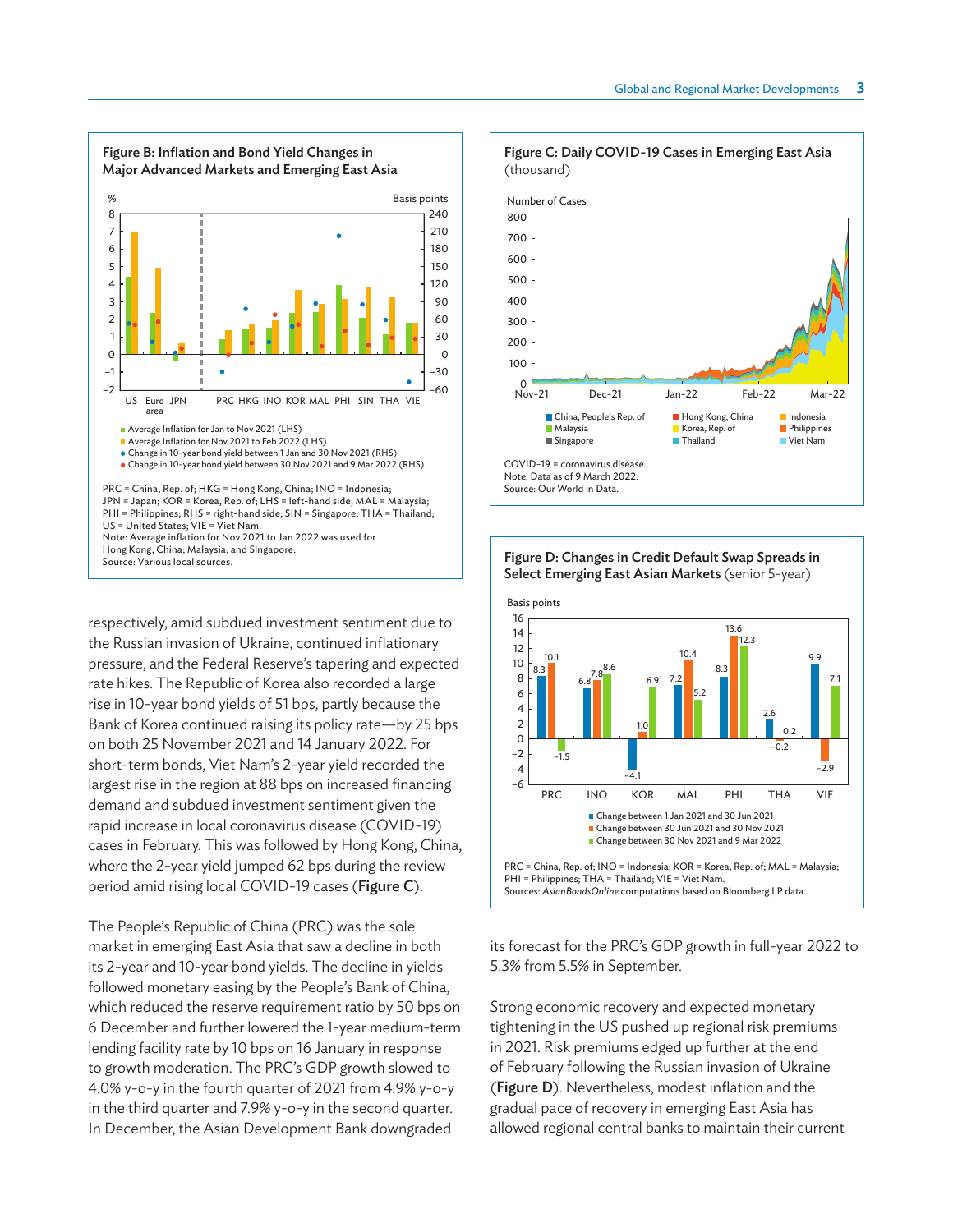

accommodative monetary stances. Real interest rates remained relatively high in the region compared to the US and were positive in some regional markets (Figure E).

Negative sentiment generated by the Russian invasion of Ukraine on 24 February softened the bullish momentum in regional equity markets during the review period. The Association of Southeast Asian Nations (ASEAN) markets collectively rose, exhibiting a weighted average return of 3.3% between 30 November 2021 and 9 March 2022 on stronger GDP growth in the fourth quarter of 2021 compared to the previous quarter (Figure F). Hong Kong, China witnessed the region's largest retreat, with its equity market contracting 12.1% on soured investment sentiment over the Russian invasion of Ukraine as well as the rapid climb of local COVID-19 cases in February. A collective decline among regional equity markets was observed around the Federal Reserve's meeting on 25–26 January amid widespread expectations of tightening, as well as immediately after 24 February when the Russian invasion of Ukraine started.

Solid economic fundamentals, relatively higher real interest rates, and modest inflation make ASEAN assets attractive to foreign investors. Foreign equity portfolio flows remained sound in ASEAN markets on stronger economic performances during the review period (Figure G). Net equity foreign portfolio flows into



1. ASEAN6 comprises the markets of Indonesia, Malaysia, the Philippines, Singapore, Thailand, and Viet Nam.

2. Data as of 9 March 2022.

Source: *AsianBondsOnline* computations based on Bloomberg LP data.



ASEAN markets recorded USD2.4 billion in December, reversing net outflows of USD0.9 billion in November. This was followed by net inflows of USD0.7 billion and USD3.3 billion in January and February, respectively. Thailand's equity market was the largest recipient of

### Figure G: Capital Flows into Equity Markets in Emerging East Asia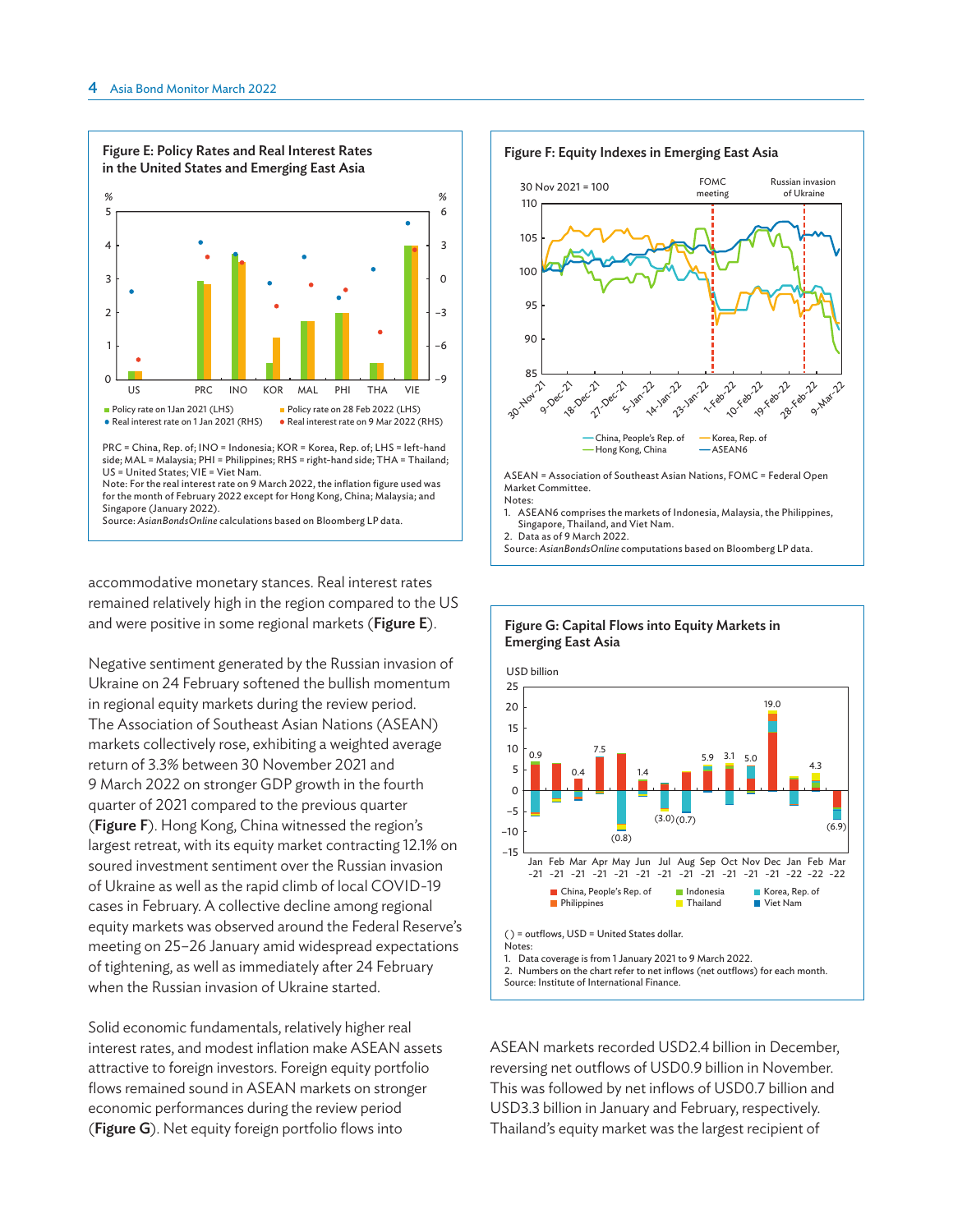foreign capital flows in February, buoyed by optimism over its economic recovery due to the lifting of border restrictions effective 1 February. Its quarantine-free visa program for the fully vaccinated is expected to revive its tourism industry. Due to heightened risk aversion during the first 9 days of March following the Russian invasion of Ukraine, the PRC and the Republic of Korea witnessed outflows of USD4.1 billion and USD2.3 billion, respectively. Furthermore, the ASEAN markets experienced outflows of USD553.7 million.

Foreign portfolio flows to LCY bond markets in ASEAN remained robust through February 2022. Portfolio inflows in ASEAN bond markets reached USD1.6 billion and USD2.8 billion in December and January, respectively, led by Thailand (USD4.1billion) and Malaysia (USD2.5 billion), reversing average monthly outflows of USD1.3 billion from September to November (Figure H). In January, all regional markets except for Indonesia and the Philippines recorded inflows. ASEAN portfolio flows into the bond market further improved in February to USD3.6 billion from USD2.8 billion in the previous month.



3. Figures were computed based on 9 March 2022 exchange rates to avoid currency effects.

Sources: People's Republic of China (Bloomberg LP); Indonesia (Directorate General of Budget Financing and Risk Management, Ministry of Finance); Republic of Korea (Financial Supervisory Service); Malaysia (Bank Negara Malaysia); Philippines (Bureau of the Treasury); and Thailand (Thai Bond Market Association).

Indonesia witnessed continuous foreign outflows from its bond market during most of 2021, partly driven by government efforts to promote domestic investment and stabilize capital flows.

As a result of positive inflows to most regional bond markets during the fourth quarter of 2021, the share of foreign holdings increased as of December (Figure I). Similar patterns can be observed in changes in the investor profiles of regional bond markets (Figure J). During 2021, the share of foreign holdings increased in the PRC, the Republic of Korea, and Malaysia, while it declined in Indonesia from 24.9% in January to 19.0% in December, as the government aimed to boost the domestic investor base in the bond market. Domestic financing institutions—particularly banks, insurance companies, and pension funds and mutual funds—now account for more than 50% of the domestic LCY bond market in Indonesia. Similar developments also occurred in the markets of Thailand and the Philippines. Box 1 further discusses foreign participation in Asian LCY bond markets and financial stability risks.

During the review period, a majority of regional currencies posted small exchange rate movements of less than 1% versus the US dollar (Figure  $K$ ). The best performing currency was the Thai baht on a strengthened domestic economy and outlook, rising 2.2% versus the US dollar. The Korean won and Philippine peso weakened the most, depreciating 3.8% and 3.6%, respectively.



Sources: People's Republic of China (Bloomberg LP and CEIC Data Company); Indonesia (Directorate General of Budget Financing and Risk Management, Ministry of Finance); Malaysia (Bank Negara Malaysia); Philippines (Bureau of the Treasury); and Thailand (Bank of Thailand).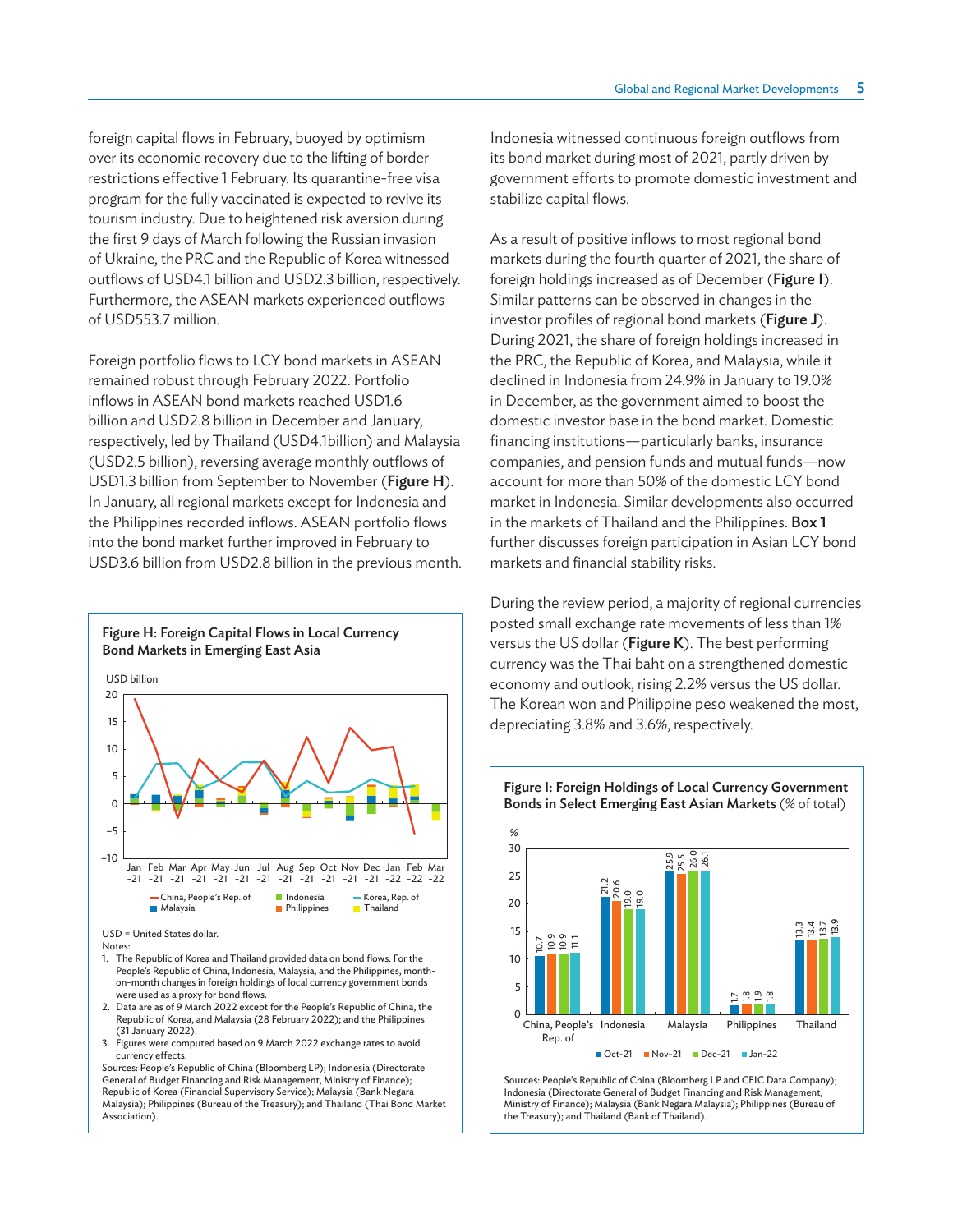

1. Data coverage is from December 2019 to December 2021 except for the Republic of Korea (September 2021).

2. "Others" include government institutions, individuals, securities companies, custodians, private corporations, and all other investors not elsewhere classified. Source: *AsianBondsOnline* computations based on local market sources.

## Box 1: Foreign Participation in Asian Local Currency Bond Markets and Financial Stability Risks

Local currency (LCY) bond markets have continued to develop in emerging Asian economies since the early 2000s, helping to mitigate against currency and maturity mismatches and reducing reliance on cross-border, bankbased finance.ª LCY bond market development can also help reduce exposure to global shocks by reducing reliance on foreign currency borrowing. The share of foreign currency debt in emerging Asia, while still pervasive, has declined since 2000 as a result (Figure B1.1). Focusing on emerging Asian economies, this box examines the potential financial stability implications of foreign investor participation in LCY bond markets.

While the development of LCY bond markets has helped to reduce the currency mismatch issue in emerging Asian markets by facilitating borrowing abroad in the domestic currency, the increased presence of foreign investors in these markets can amplify the risk of capital flow reversals during periods of heightened financial tension. Excess capital flow volatility can also be related to the so-called "original sin redux," whereby unhedged foreign investors in LCY bond

markets are exposed to currency risks (Carstens and Shin 2019). In addition, while foreign investor participation in LCY bond markets can help lower bond yields, the volatility of yields tends to increase along with the foreign purchase of LCY bonds (e.g., Ebeke and Lu 2015). LCY bond markets also tend to be more susceptible to global financial shocks when foreign participation exceeds a given threshold, while the diversification benefits can be negatively affected by high exchange-rate volatility (Turner 2012). Foreign investors in LCY bond markets also tend to be more responsive than domestic investors to changes in global interest rates, which can amplify the exposure of LCY bond markets to foreign shocks.

A recent paper by Beirne, Renzhi, and Volz (2021) revisits this issue for a sample of 10 emerging Asian economies from 1999 to 2020. Drawing on structural panel vector autoregression techniques, they found that less-developed LCY bond markets are more susceptible to capital flow volatility due to foreign investor participation than those with more developed LCY bond markets (Figure B1.2).

<sup>a</sup> This box was written by John Beirne, research fellow at the Asian Development Bank Institute; Nuobu Renzhi, assistant professor at the Capital University of Economics and Business in the People's Republic of China; and Ulrich Volz, director of the Centre for Sustainable Finance at SOAS University of London and senior research fellow at the German Development Institute.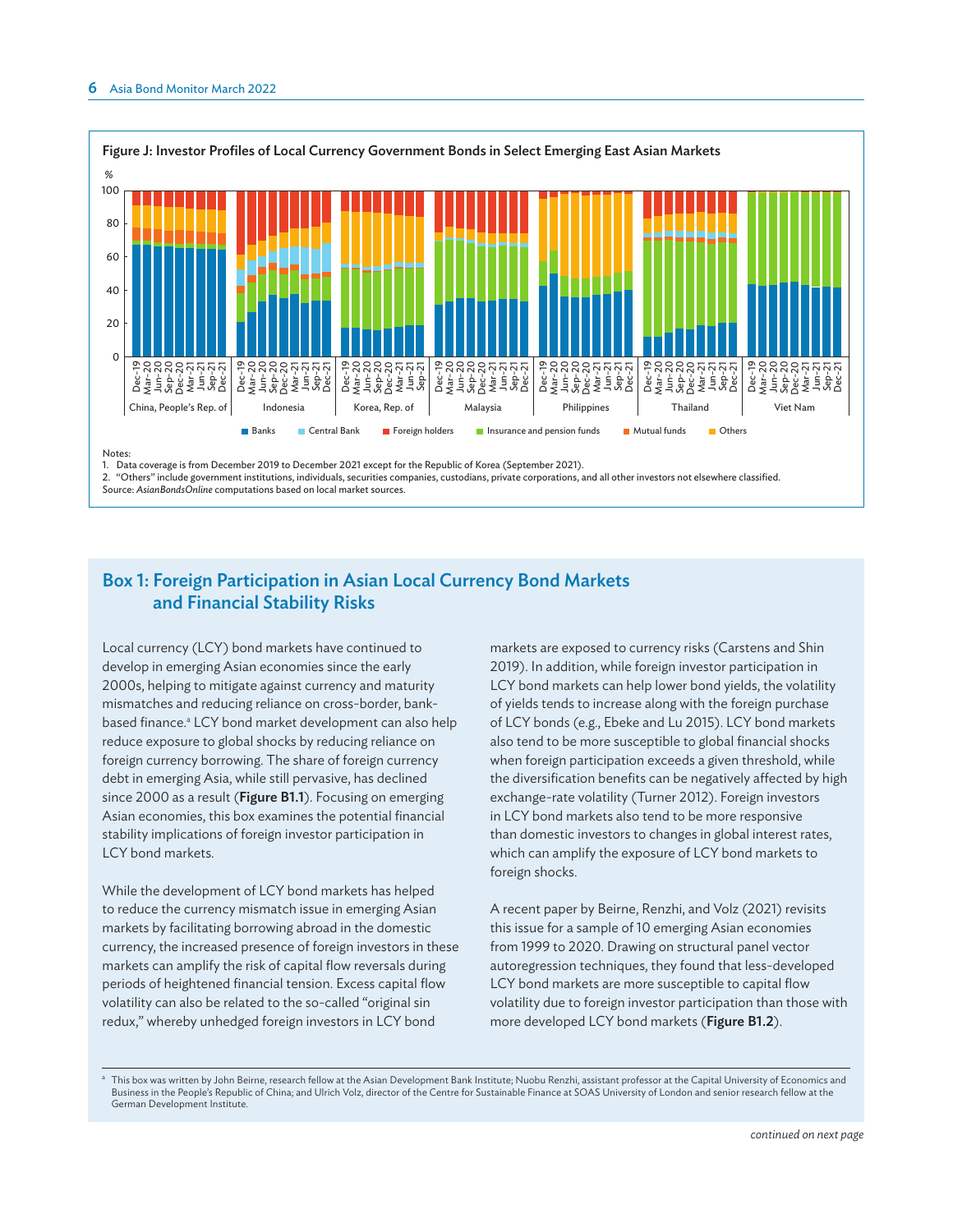#### Box 1 *continued*



Notes: Emerging Asia comprises the People's Republic of China; Hong Kong, China; India; Indonesia; the Republic of Korea; Malaysia; the Philippines; Singapore; Thailand; and Viet Nam. The data are computed as gross-domestic-product-weighted averages for the 10 economies in the sample. Sources: Authors' calculations based on data from the International Monetary Fund, Bank for International Settlements, Institute for International Finance, and China Economic Database.





Notes: "Well developed" and "less developed" refer to economies with an average local currency bond market capitalization to gross domestic product ratio that is higher<br>and lower, respectively, than the regional average ov denote percentage points, while the horizontal axes refer to the number of months. Source: Beirne, Renzhi, and Volz (2021).

*continued on next page*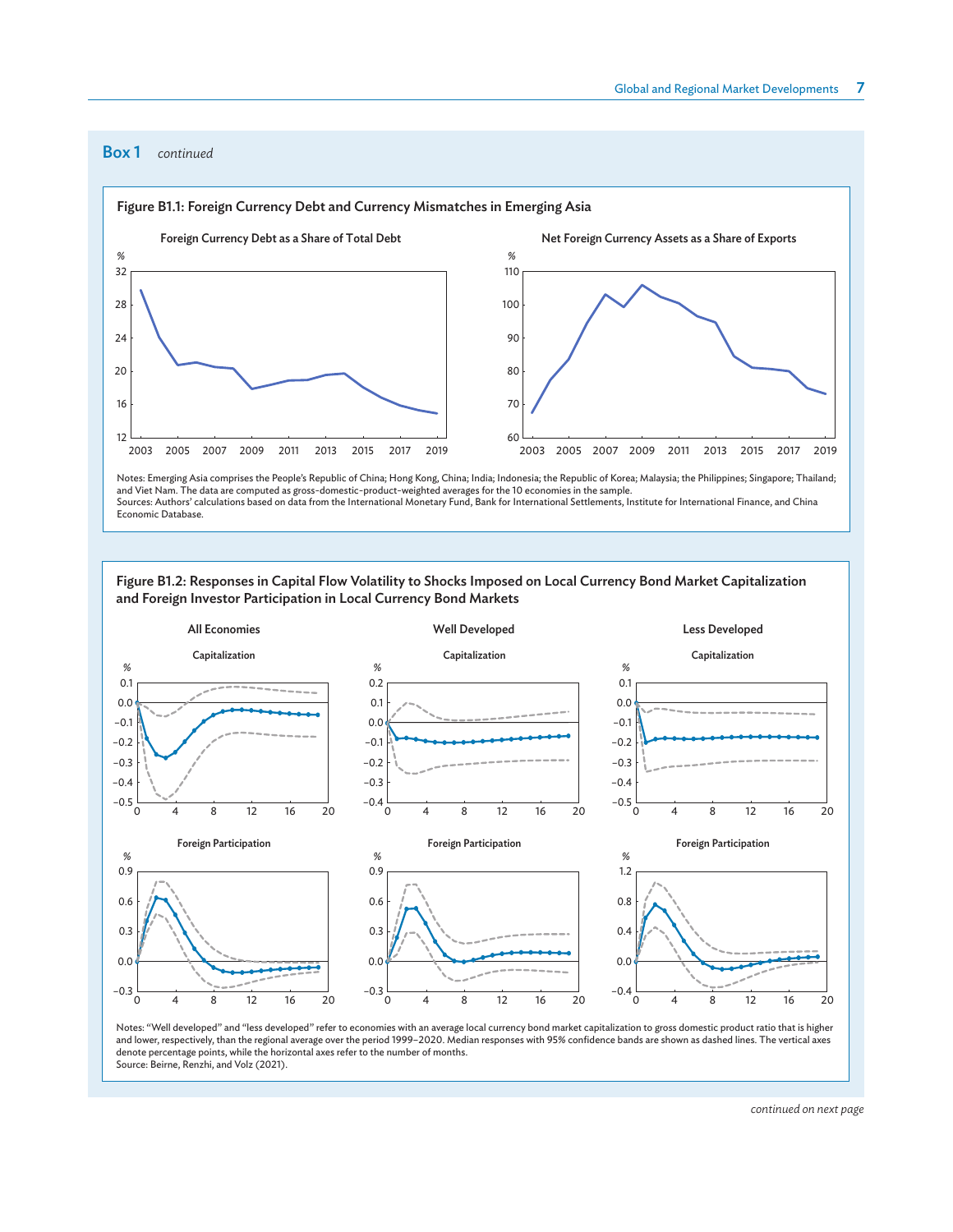#### Box 1 *continued*

Whereas positive LCY bond market capitalization shocks help to stabilize capital flows, as expected, the opposite effect is found for foreign investor participation shocks. Moreover, the sharp increase in capital flow volatility from these latter shocks is much more pronounced for less-developed LCY bond markets. Specifically, a positive shock to foreign investor participation of 1 percentage point yields a rise in capital flow volatility in less-developed markets by around 0.8 percentage points at peak. This compares to around 0.5 percentage points for well-developed markets. Therefore, while foreign participation in LCY bond markets provides important risk-sharing and diversification benefits for LCY bond markets, domestic markets should be cautious of the potential financial stability risks. Strengthening the local investor base should remain key, as well as developing further currency-hedging capabilities to enable foreign investors to manage currency risks.

## References

- Beirne, John, Nuobu Renzhi, and Ulrich Volz. 2021. "Local Currency Bond Markets, Foreign Investor Participation and Capital Flow Volatility in Emerging Asia." *Singapore Economic Review*. [https://www.worldscientific.com/](https://www.worldscientific.com/doi/10.1142/S0217590821410083) [doi/10.1142/S0217590821410083](https://www.worldscientific.com/doi/10.1142/S0217590821410083) (published online 17 June 2021).
- Carstens, Agustín, and Hyun Song Shin. 2019. "Emerging Markets Aren't Out of the Woods Yet." *Foreign Affairs*. [https://www.foreignaffairs.com/articles/2019-03-15/](https://www.foreignaffairs.com/articles/2019-03-15/emerging-markets-arent-out-woods-yet) [emerging-markets-arent-out-woods-yet](https://www.foreignaffairs.com/articles/2019-03-15/emerging-markets-arent-out-woods-yet) (published online 15 March 2019).
- Ebeke, Christian, and Yinqiu Lu. 2015. "Emerging Market Local Currency Bond Yields and Foreign Holdings: A Fortune or Misfortune?" *Journal of International Money and Finance* 59 (C): 203–19. [https://www.sciencedirect.](https://www.sciencedirect.com/science/article/pii/S0261560615001217) [com/science/article/pii/S0261560615001217](https://www.sciencedirect.com/science/article/pii/S0261560615001217).
- Turner, Philip, 2012. "The Global Long Term Interest Rate, Financial Risks, and Policy Choices in EMEs." BIS Working Papers No. 441. Basel: Bank for International Settlements. [https://www.bis.org/publ/work441.htm.](https://www.bis.org/publ/work441.htm)

Financial conditions in the region slightly weakened during the review period and the risk outlook to regional financial markets remains tilted toward the downside. Uncertainties include the fallout from the Russian invasion of Ukraine, expected tightening in US monetary policy, the trajectory of the COVID-19 pandemic, as well as continued inflationary pressure. Box 2 shows evidence of the factors that drive sovereign LCY bond issuance in emerging markets.

#### Figure K: Changes in Spot Exchange Rates versus the United States Dollar



appreciation (depreciation) of the local currency against the United States dollar. Source: *AsianBondsOnline* computations based on Bloomberg LP data.